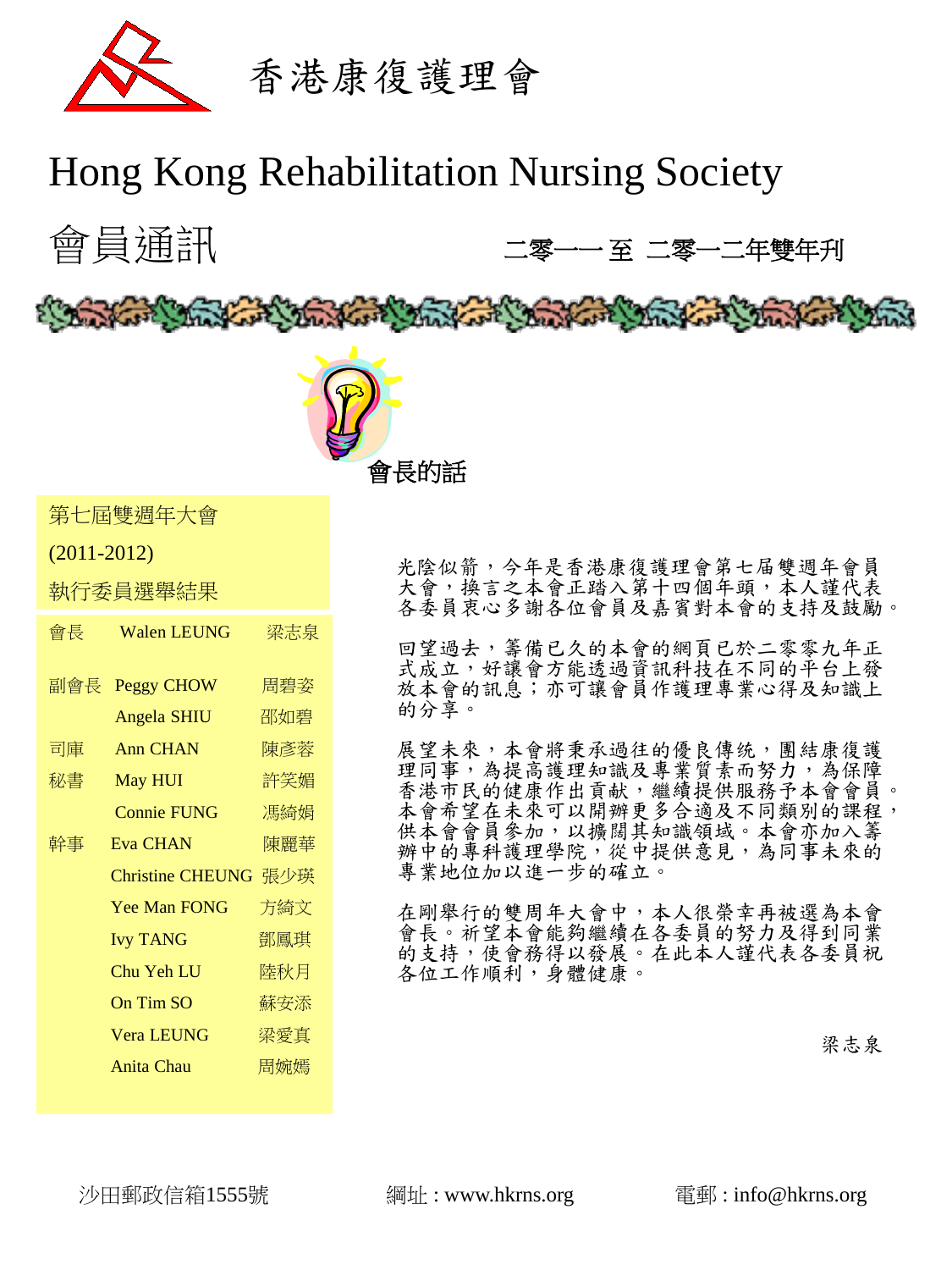



本會會長梁志泉在週年大會 作會務報告



本會會長致送紀念品予主講 嘉賓陳平順博士







催眠治療講座 有时期 计二十二 骨質疏鬆講座





中醫師陳平順博士在本會 週年大會作專題演講



會員出席週年大會



新舊執委拍照留念



致送紀念品予主講嘉賓郭慧良先生

音樂治療講座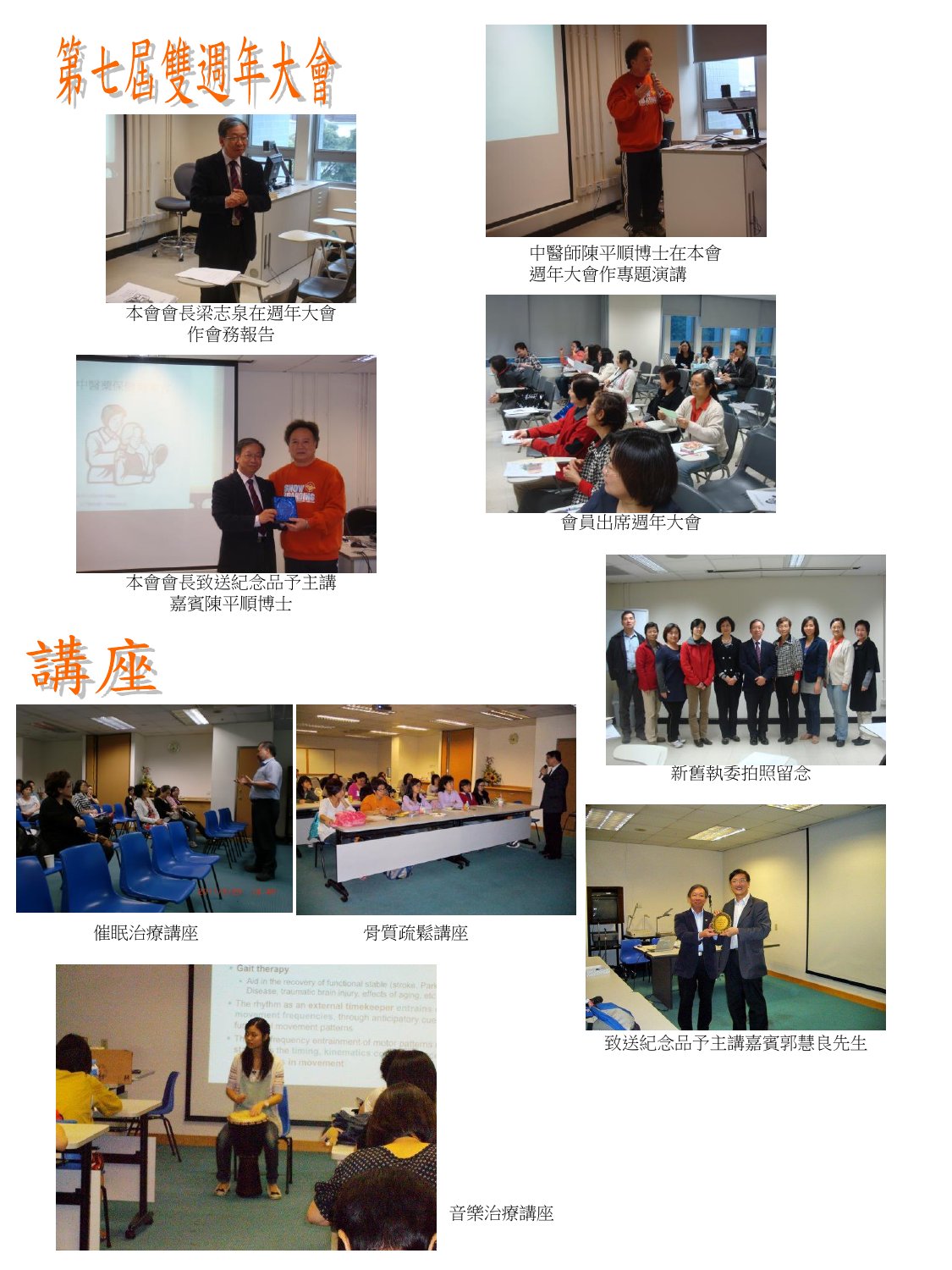

本會分別於2011年10月及2012年10月訪問廣 東省中醫院,澳門鏡湖醫院及澳門科大醫院 作參觀交流





廣東省中醫院參觀交流



澳門鏡湖醫院參觀交流





廣東省中醫院參觀交流



澳門鏡湖醫院糖尿病防治中心



澳門鏡湖醫院高壓氧治療中心

澳門科技大學健康科學學院